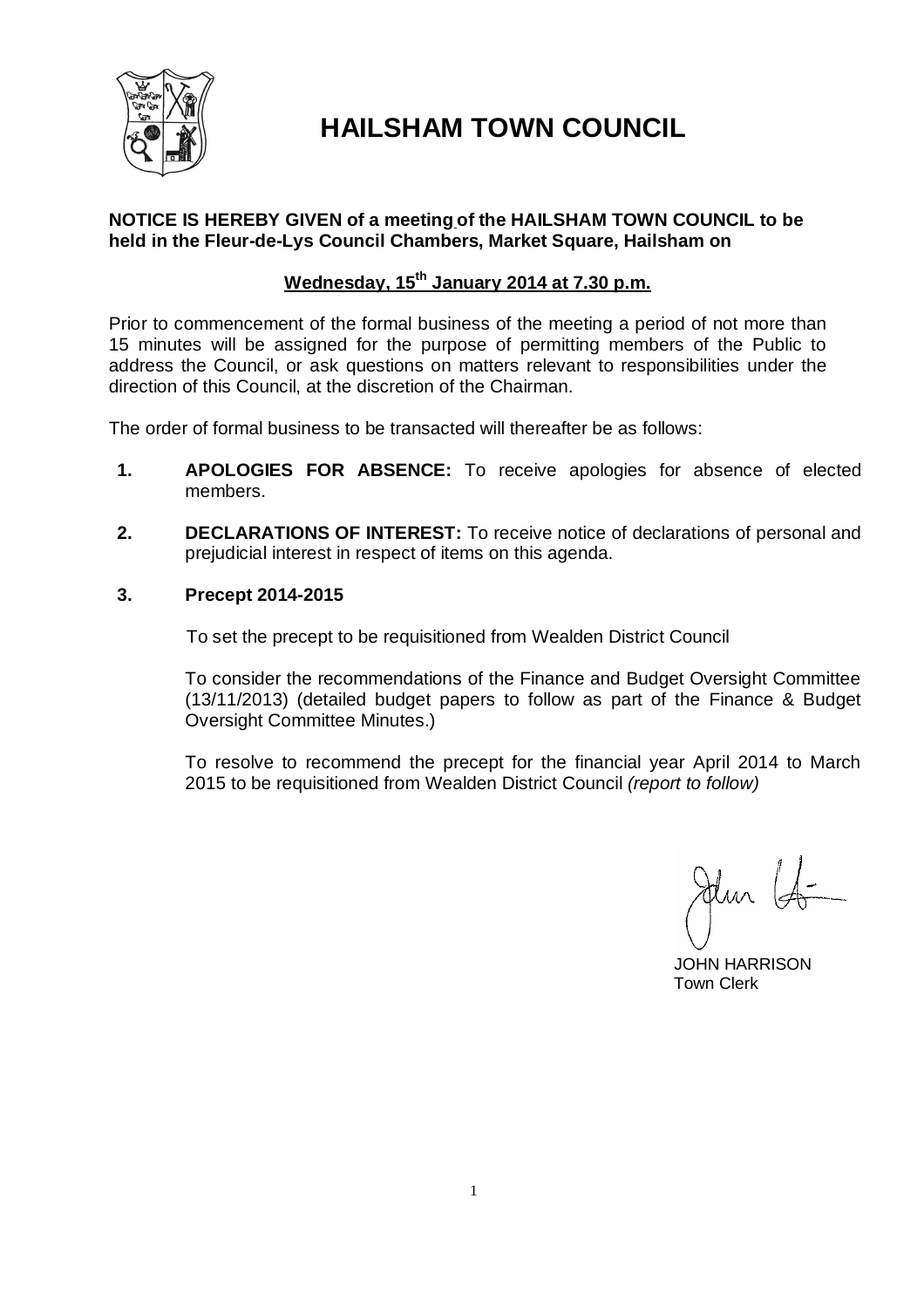

# **HAILSHAM TOWN COUNCIL**

**MINUTES** of the Meeting of Hailsham Town Council, held at the Fleur-de-Lys Council Chambers/Meeting Rooms, Market Square, Hailsham, on Wednesday 15<sup>th</sup> January 2014 at 7.30 p.m.

### **Public Question Time**

Prior to commencement of the formal business of the meeting a period of not more than 15 minutes had been assigned for the purpose of permitting members of the public present to address the Assembly, or ask questions (on matters relevant to the responsibilities of the Town Council) at the invitation and discretion of the presiding Chairman.

None were presented.

- HTC/13/ 5/198 **Present:** Councillors: Mrs. S. J. Bentley (Chairman), W. A. Bentley. Ms C. V. Collinson, N. A. Collinson, N. S. Coltman, Mrs. J. Cook, W. F. Crittenden, R. T. Grocock, P. S. Holbrook, B. Marlowe, G. Rowe, Mrs. D. M. Ryan, M. J. Ryan (Vice Chairman) and C. Triandafyllou.
- 199 **Officers in Attendance:** J. Harrison (Town Clerk), M Caira (Deputy Town Clerk), Mrs. M Hagger and D. Saxby.

#### 200 **Apologies for Absence:**

Apologies for absence were received and accepted from Councillors J. L. Blake, B. F. Burchmore, Mrs. M. Burt, Mrs. S. E. Henstock, Mrs. B. Holbrook, S. McAuliffe, Ms A. O'Rawe, Mrs. M. Rowe, Mrs. M. Skinner and S. Towner.

#### 201 **Declarations of Interest**

None presented.

### **Precept and Budget 2014/15**

202.1 Councillor Triandafyllou introduced this item and explained the recommendations of the Budget and Oversight Committee of 13<sup>th</sup> November 2013.

#### 202.2 **RESOLVED**

a) to approve the budget of £876,889.00 as set out in the officers' report circulated with the agenda and as Appendix HTC/13/\*\*\*\* to these minutes, and

b) that Wealden District Council is requisitioned for a precept of £745,164.00 for the financial year 2014/2015; and that the difference between the precept, grant (100,975.00) and the budget (£30,750) is taken from reserves. This represents a 0%